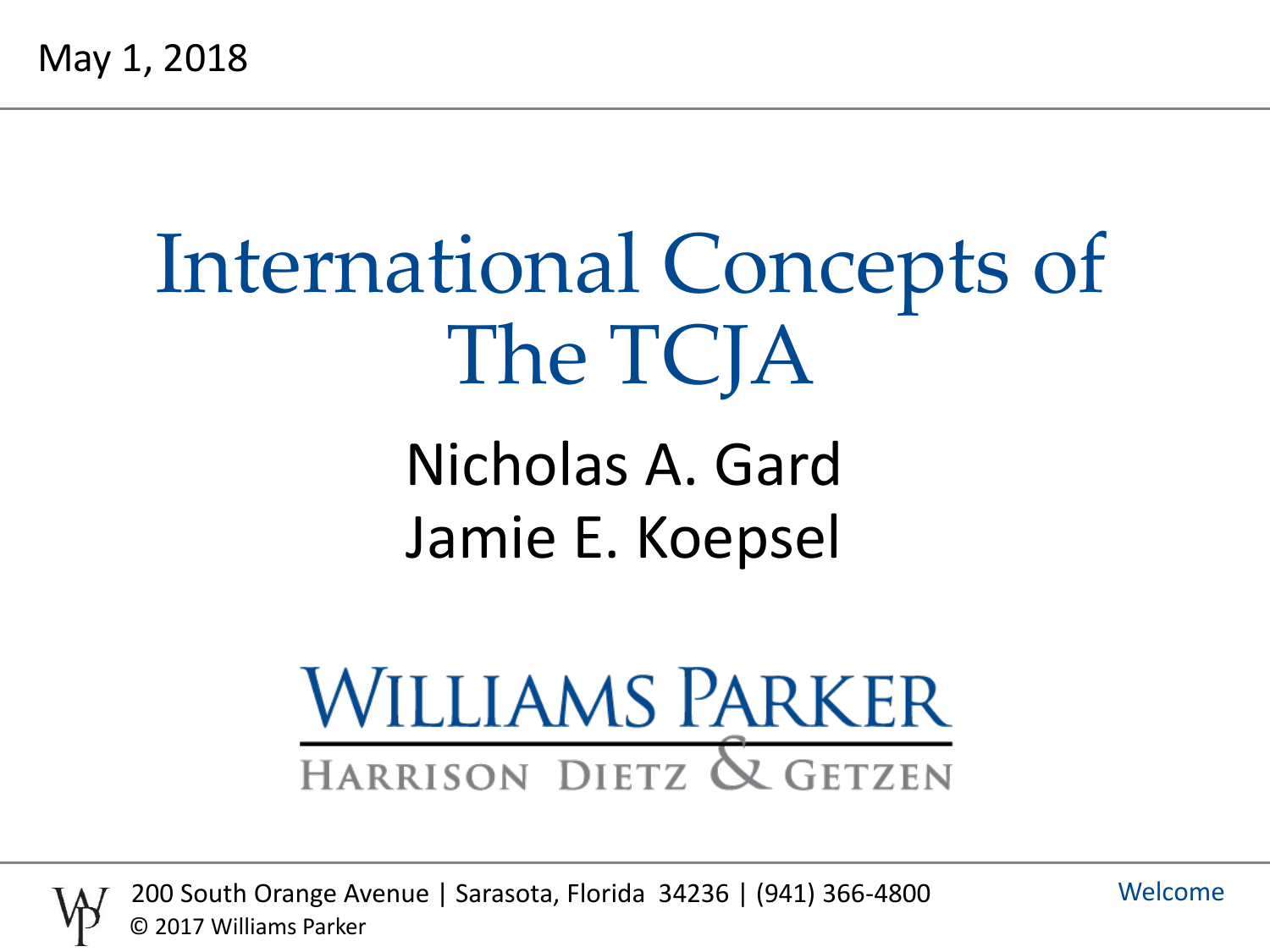#### **Overview**

- The New "Territorial System" and Participation Exemption
- Deemed Repatriation
- Foreign Intangible Income (GILTI & FDII)
- Sourcing Rules Sales of Inventory and Partnership Interests
- Base Erosion Minimum Tax

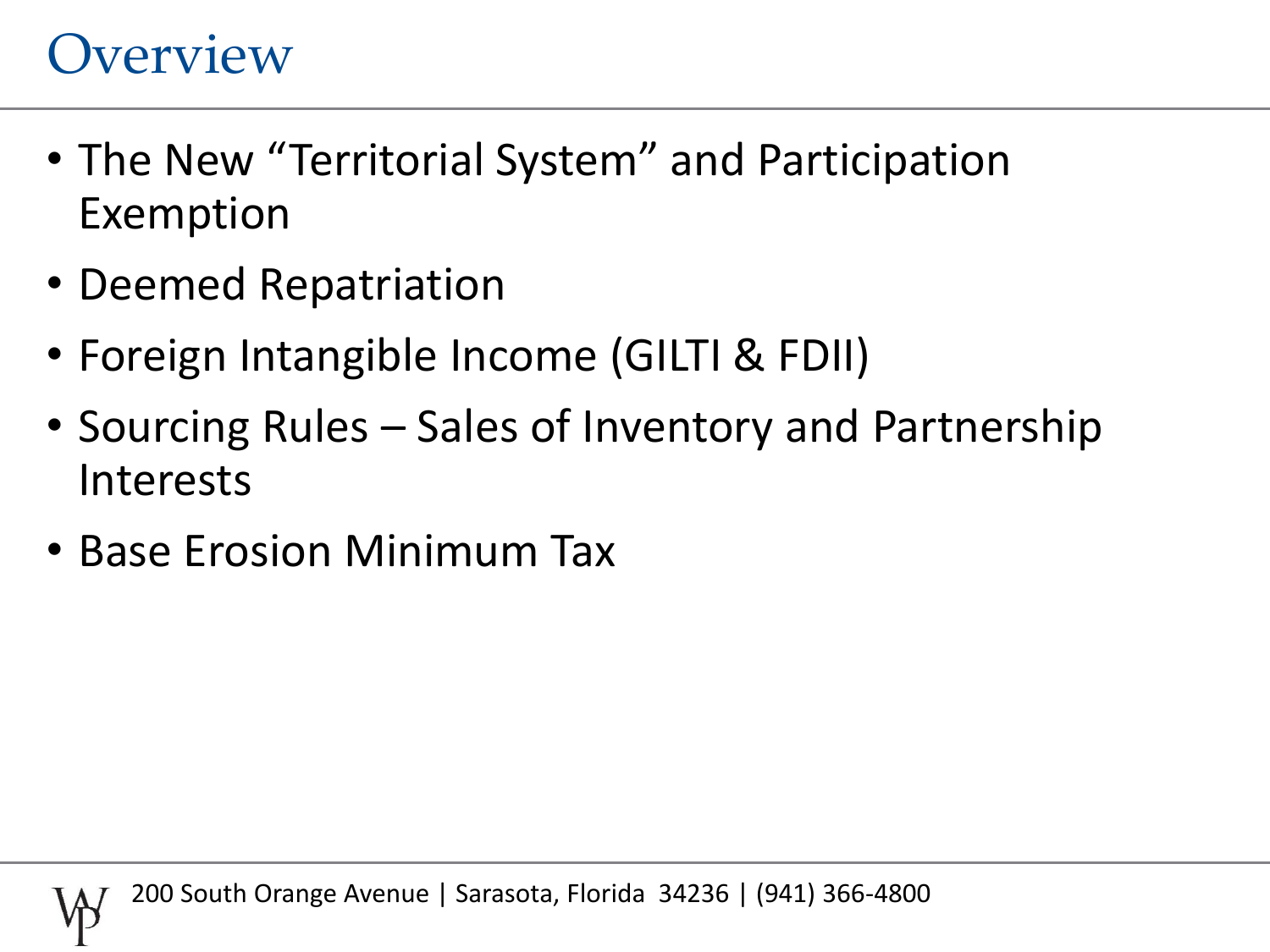# The New "Territorial System"

- A big headline on the international side of the TCJA was the move to a so-called "territorial system" of taxation.
	- This headline is largely based on the introduction of new Section 245A, which allows a U.S. shareholder of a specified 10% owned foreign corporation to deduct an amount equal to the foreign source portion of any dividend received.
- The reality may not live up to the hype.
	- A true territorial system would tax only U.S. source income at U.S. corporate tax rates and would allow foreign source income to be taxed by foreign jurisdictions at whatever rates such jurisdictions imposed.



- The new "hybrid" system falls short.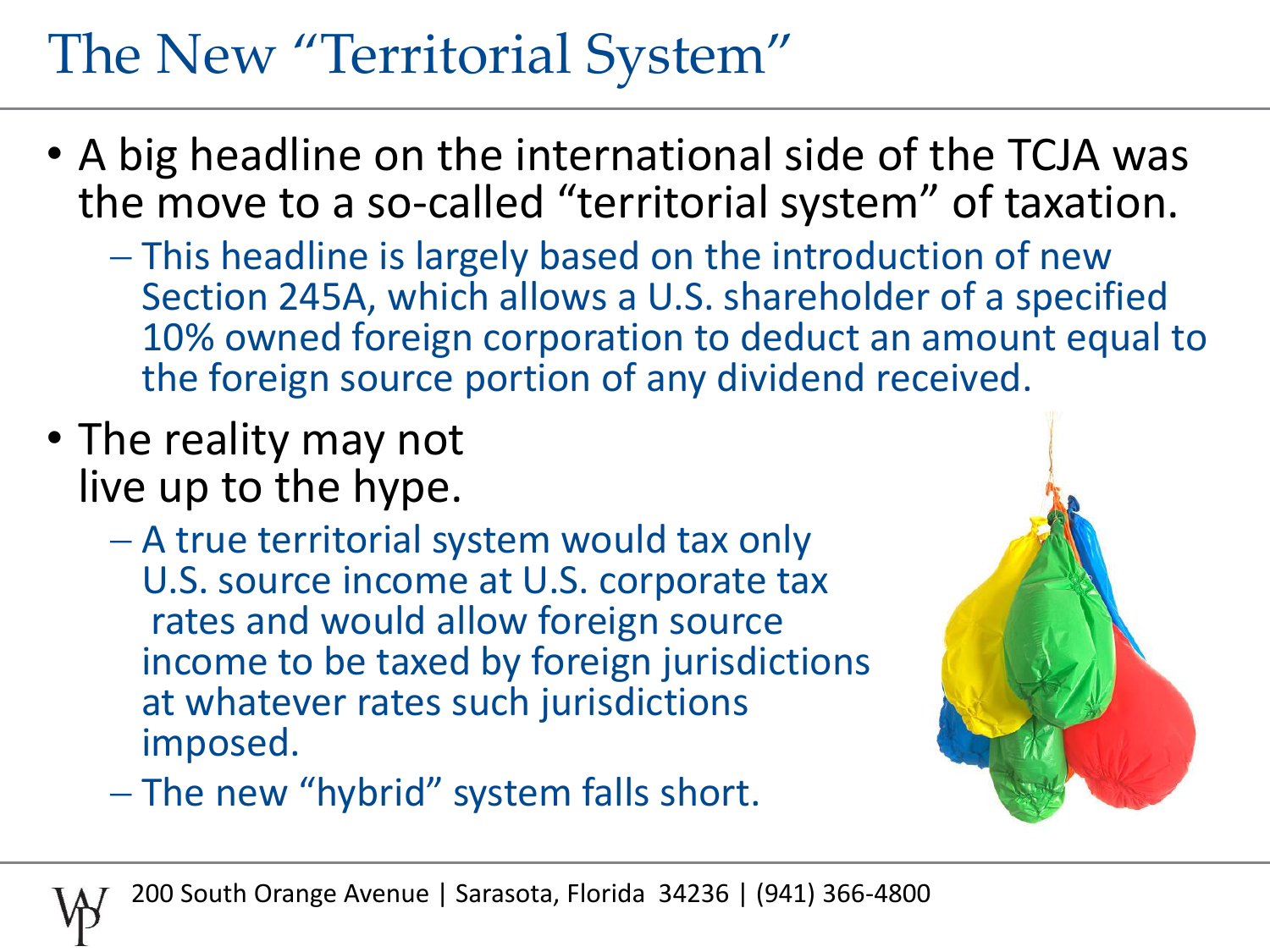# Participation Exemption – Sec. 245A

- Section 245A only applies to domestic corporations that receive dividends from foreign corporations.
	- Does not apply to income earned through a foreign branch or income earned by an individual, S corporation, partnership, or REIT.
	- Does not apply to subpart F inclusions or GILTI inclusions, even if dividends are distributed during the same year as the inclusion.
		- o May limit its application primarily to returns on tangible asset investments.
	- Unclear how regulations will treat stock owned by domestic corporations through partnerships.
- Simultaneous repeal of Section 902 may cause whipsaws
	- E.g., where holding periods are not satisfied, foreign tax credit redeterminations with SOL issues
- Bad news for hybrid debt-equity instruments
	- Both DRD and FTC denied
- Benefit blunted by Section 965 deemed repatriation
	- Long-held CFCs may have high amounts of PTI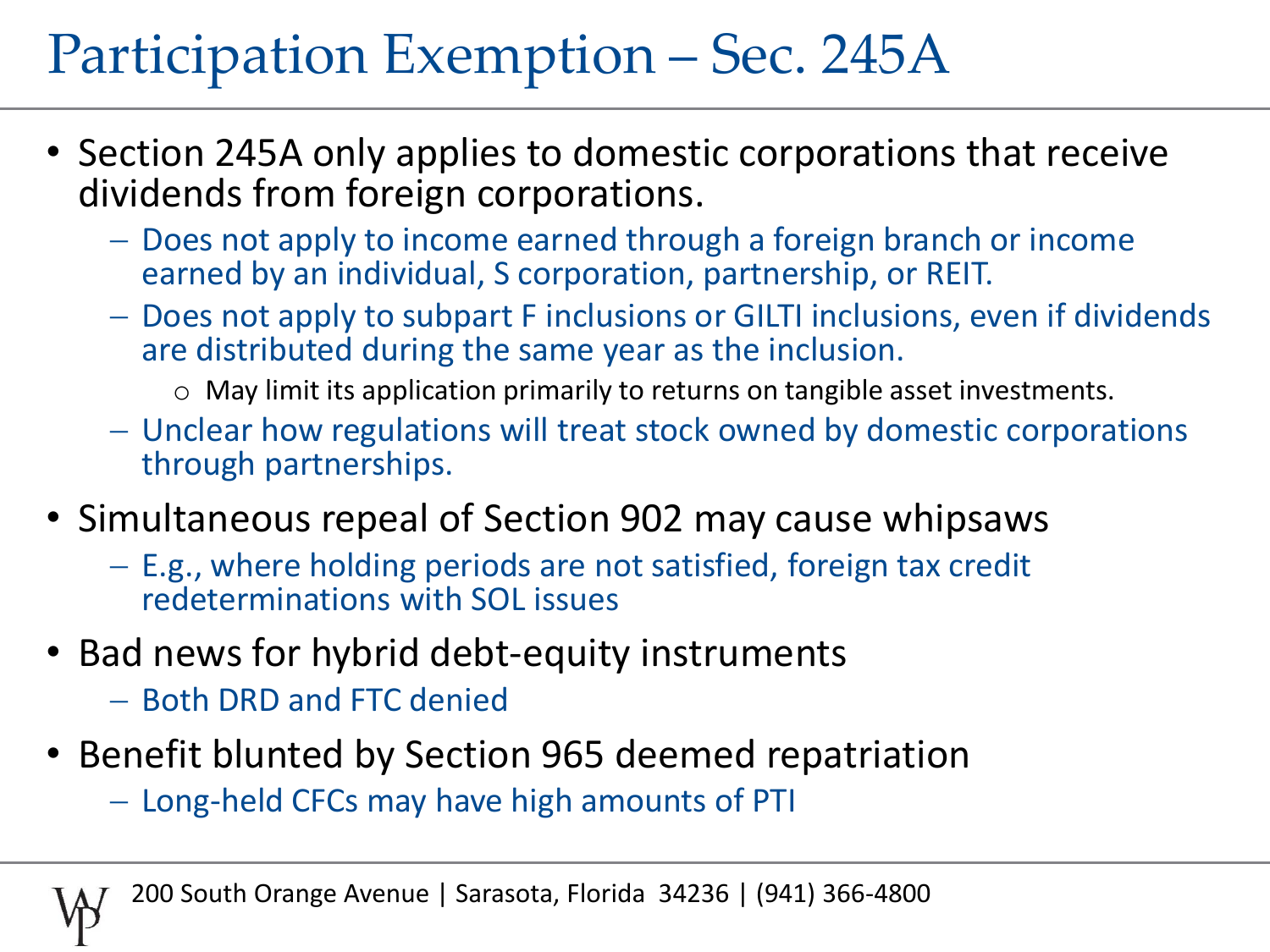## Deemed Repatriation

- New Section 965 requires 10% "U.S. shareholders" of CFCs and certain other foreign corporations to include a pro rata portion of existing untaxed foreign source E&P as Subpart F income.
	- Subject to reduced rates of tax (15.5% effective rate for cash and cash equivalents; 8% effective rate for residual)
	- Option to pay tax over an 8-year period
- Significant computational issues



200 South Orange Avenue | Sarasota, Florida 34236 | (941) 366-4800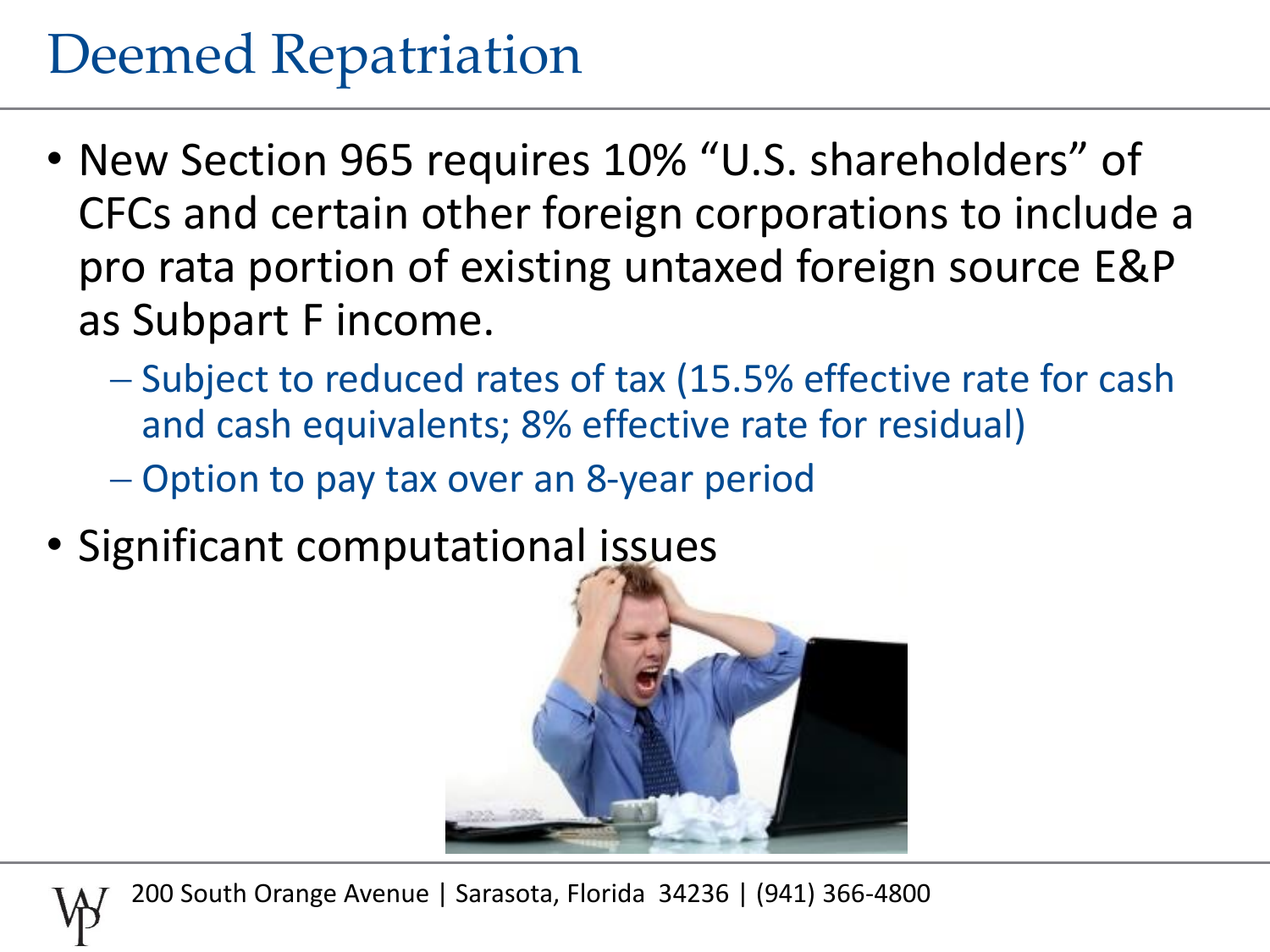# Deemed Repatriation (cont'd)

- Recent FAQs published by the IRS provide that overpayments of estimated 2017 taxes, 2017 extension payments, and amounts paid to satisfy the Section 965(h) installment must be used to satisfy the balance of the taxpayer's Section 965 liability before they can be refunded or applied toward 2018 tax.
- This controversial stance seems to deny Congress's intent to provide taxpayers an installment option.
- Worsened by the fact that many taxpayers made such tax payments (and did so conservatively) well before the FAQs were released in April.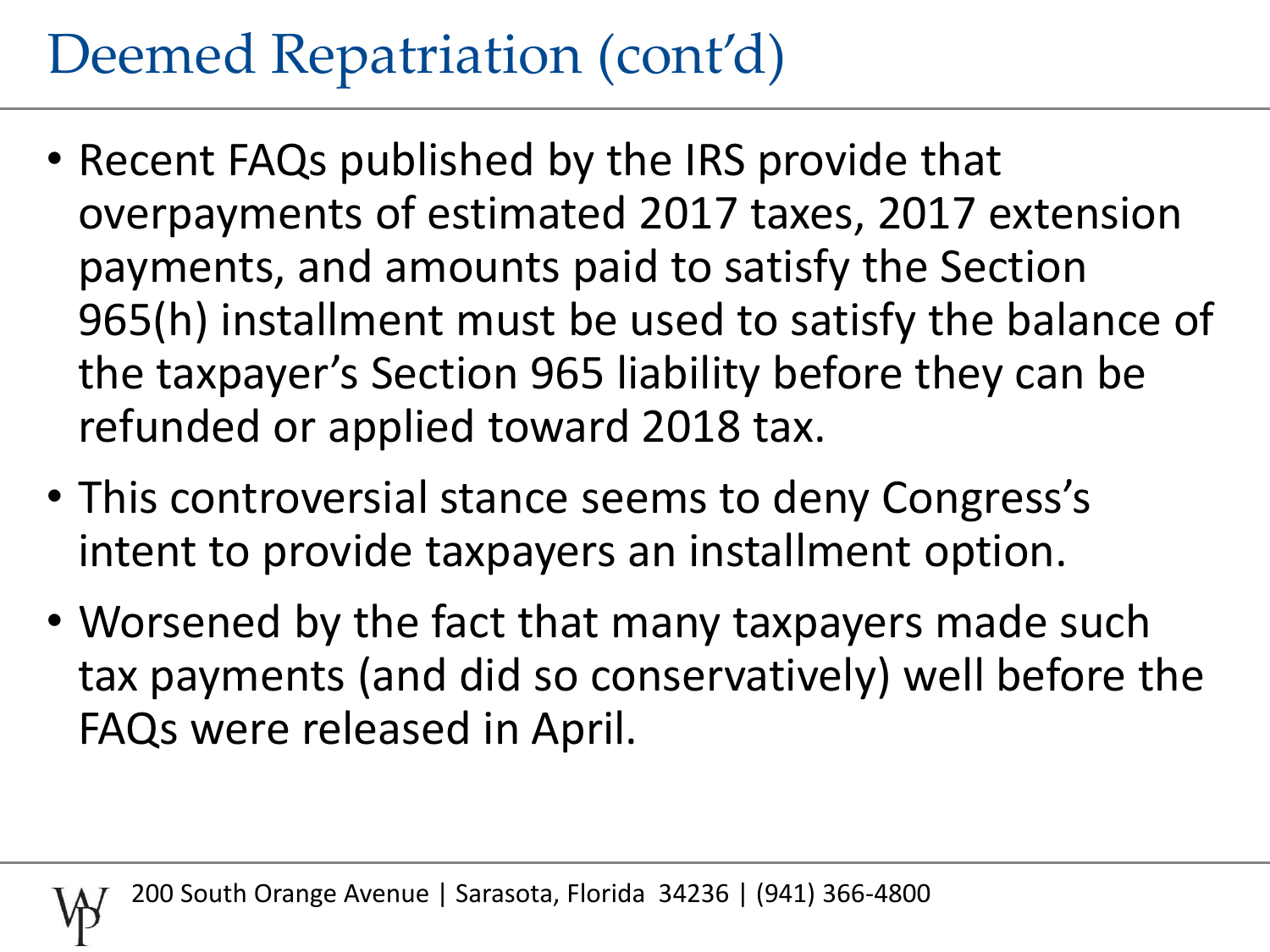# GILTI As Charged

• A new companion to Subpart F is Section 951A, which requires U.S. shareholders of CFCs to include GILTI.



- Effectively, Section 951A imposes a minimum tax on U.S. shareholders of CFCs to the extent of Global Intangible Low Taxed Income ("GILTI").
- At a high level, GILTI is the income of a CFC, less a deemed return (10%) on the adjusted bases of tangible assets.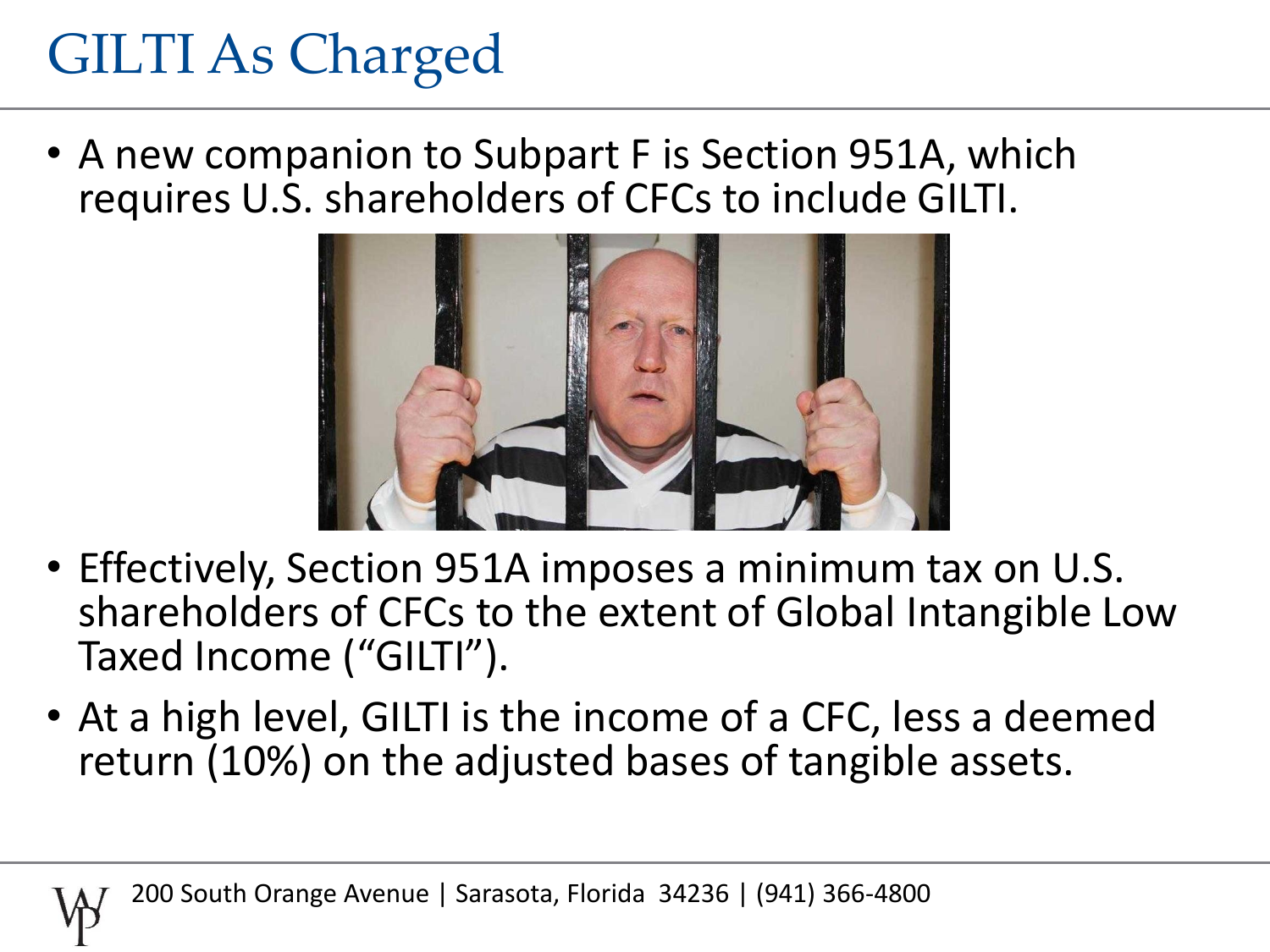# Foreign "Intangible" Income

- *No* requirement to actually attribute the GILTI income to the exploitation of intangibles owned by CFCs.
- CFC income is "tested" by (i) excluding several categories of income, including Subpart F income, U.S.-source ECI, and related person dividends, (ii) subtracting allocable deductions, and (iii) comparing positive income to a deemed 10% return on Qualified Business Asset Investment ("QBAI").
- QBAI is the quarterly average of adjusted basis of certain depreciable tangible property used in producing tested income.
	- Cliff effect can be onerous, but CFC netting can be generous.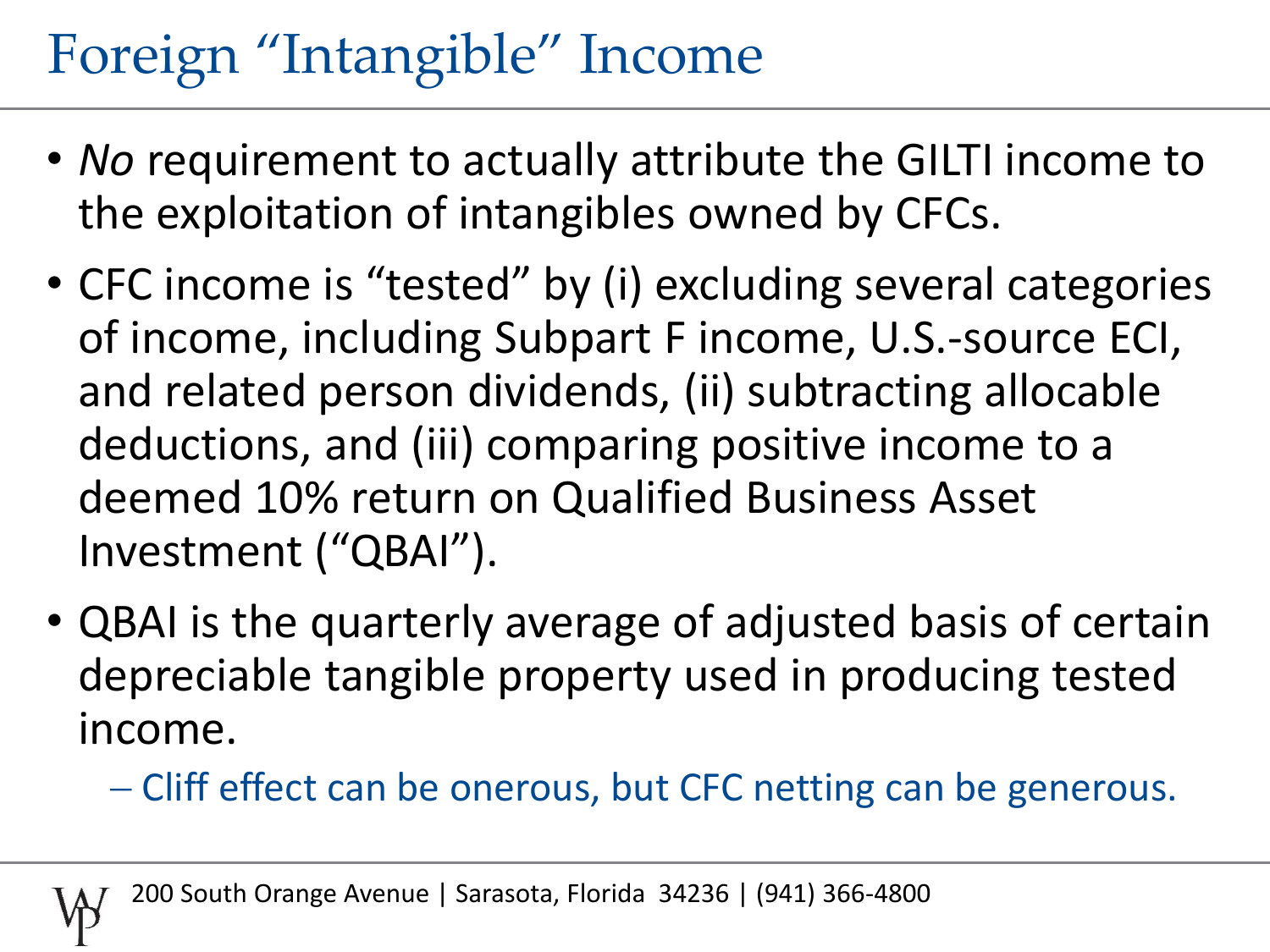#### Sticks and Carrots

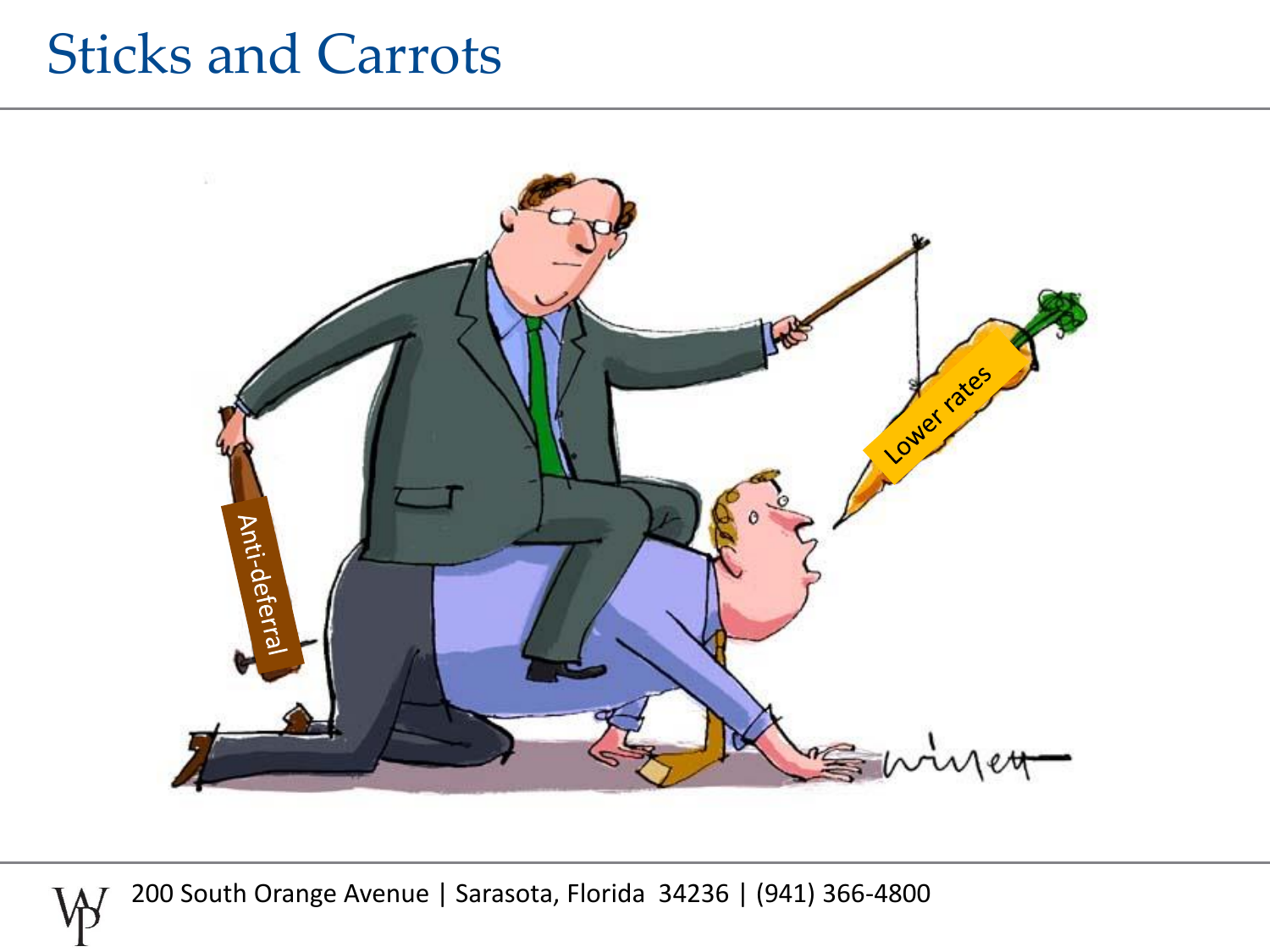# Sticks and Carrots (cont'd)

- The "stick" is obvious more CFC income inclusions.
- The "carrot" is lower tax rates for domestic corporations through new Section 250.
	- Corporations may take a 50% deduction against GILTI income, bringing the effective tax rate down to 10.5% (half of 21%).
	- Corporates may use FTCs (at 80%) to reduce GILTI, making the break-even foreign tax rate 13.125%
	- Corporations entitled to a new FDII deduction, which approximates taxable income from exploiting intangible property outside the U.S.
		- o Property sold to a non-U.S. person for foreign use
		- o Services provided to persons or property not in the U.S.
- The net effect may be an apparent incentive to locate *more* investment offshore.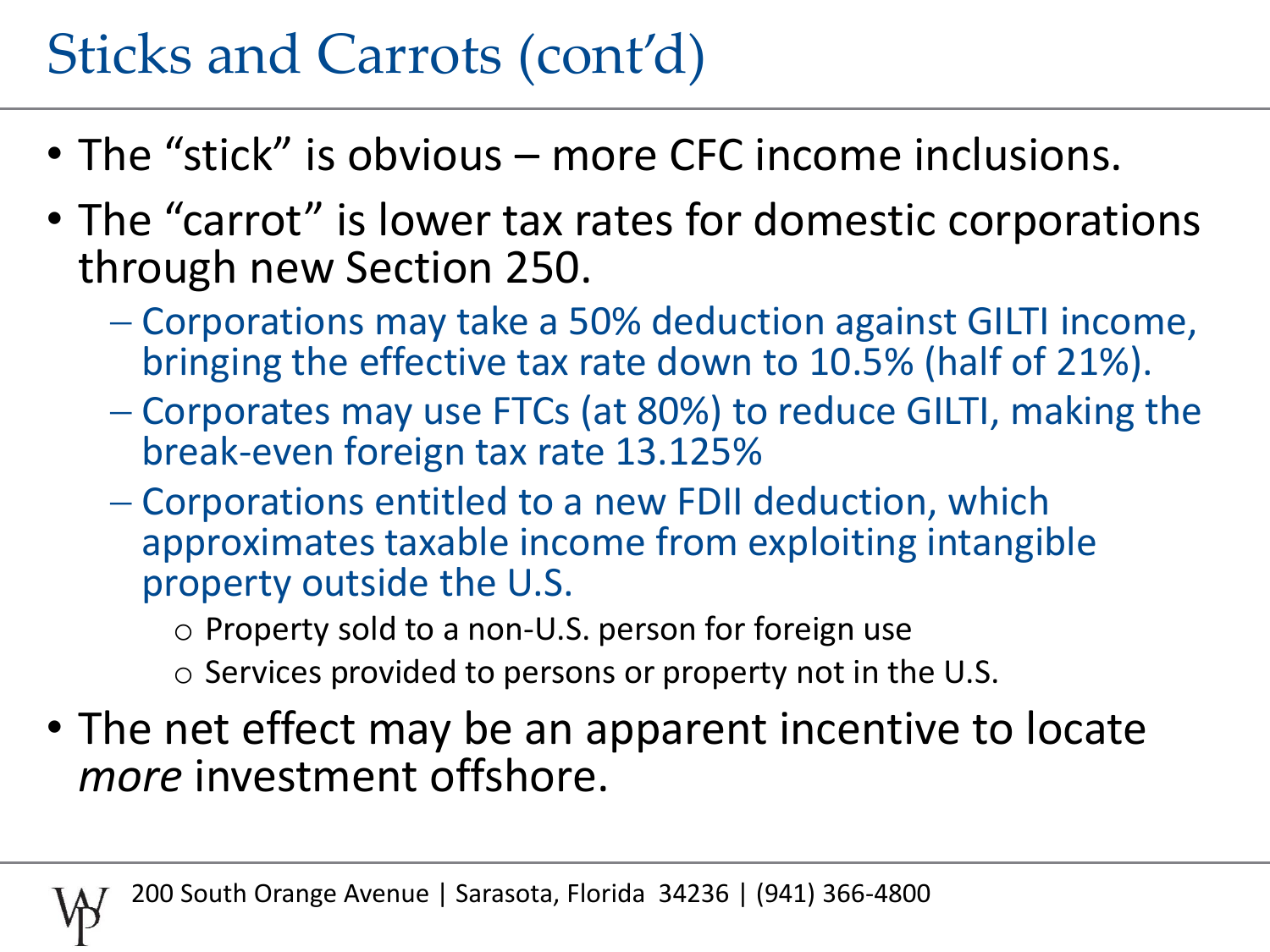# Escape Routes

#### • CFC Planning

- Rearrange corporate group members to match tested losses and tested income
- Arrange for higher asset bases
- Individuals as shareholders
	- Denied 50% GILTI deduction but must include GILTI and pay tax at marginal rates
	- Section 962 Election?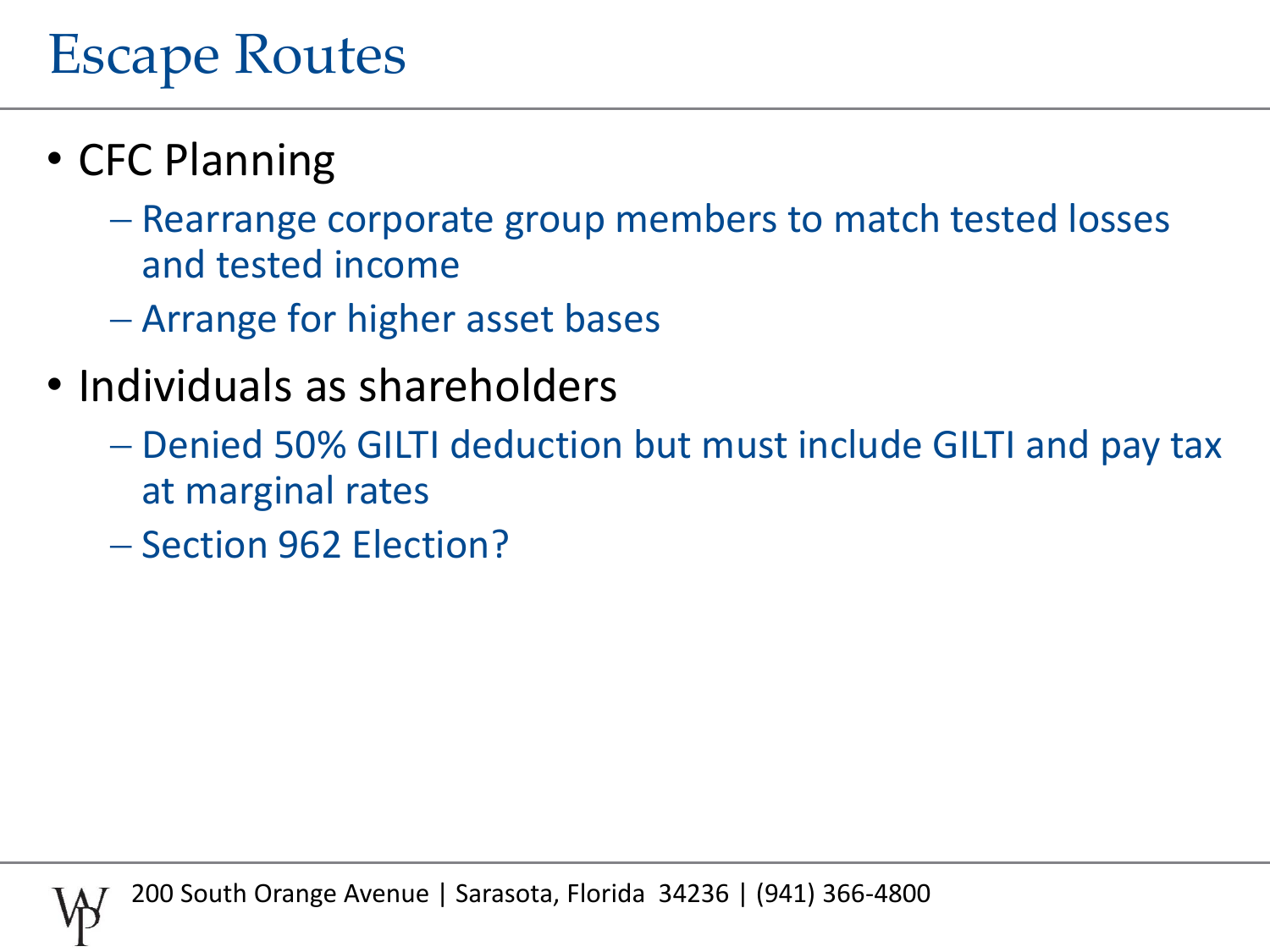# Gain on the Sale of Partnership Interests

- Addresses sales of US partnership interests by foreign persons
- Uncertainty of Old Law
	- Rev. Rul. 91-32 treats each asset as sold at fair market value and gain sourced to the US to the extent the asset generates effectively connected income.
	- The Tax Court in *Grecian Magnesite Mining* disagreed, instead looking to the residence of the seller.
- Certainty under the Tax Act
	- Takes Rev. Rul. 91-32's approach
	- Look at each partnership asset, with gain sourced to the US to the extent such asset generates US effectively connected income.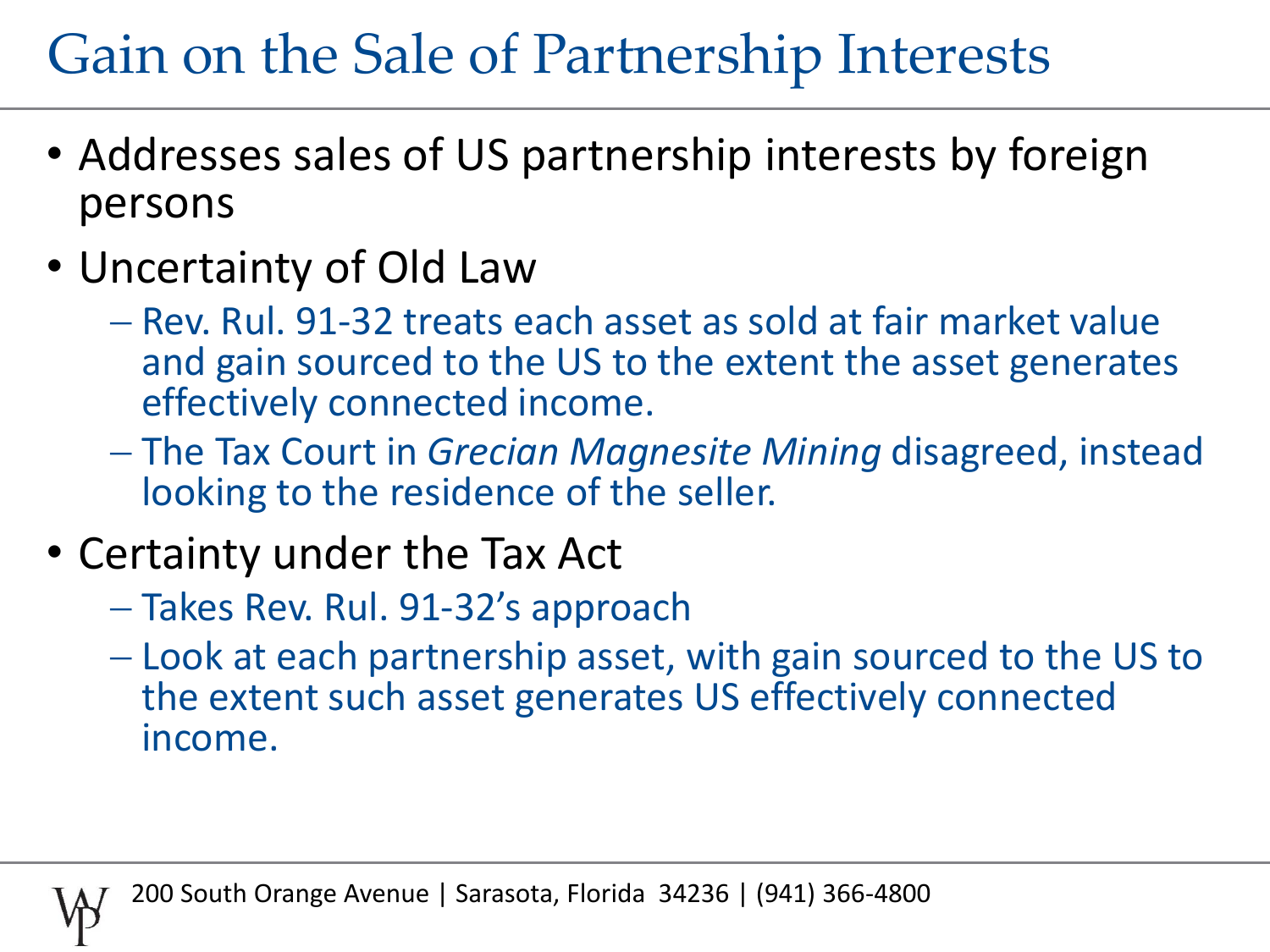## Source of Inventory Income

- Old Law
	- $-$  Inventory sales sourced partly to country of production, partly to country of sale
- New Law
	- Source of income from the sale of inventory are entirely sourced to the country of production

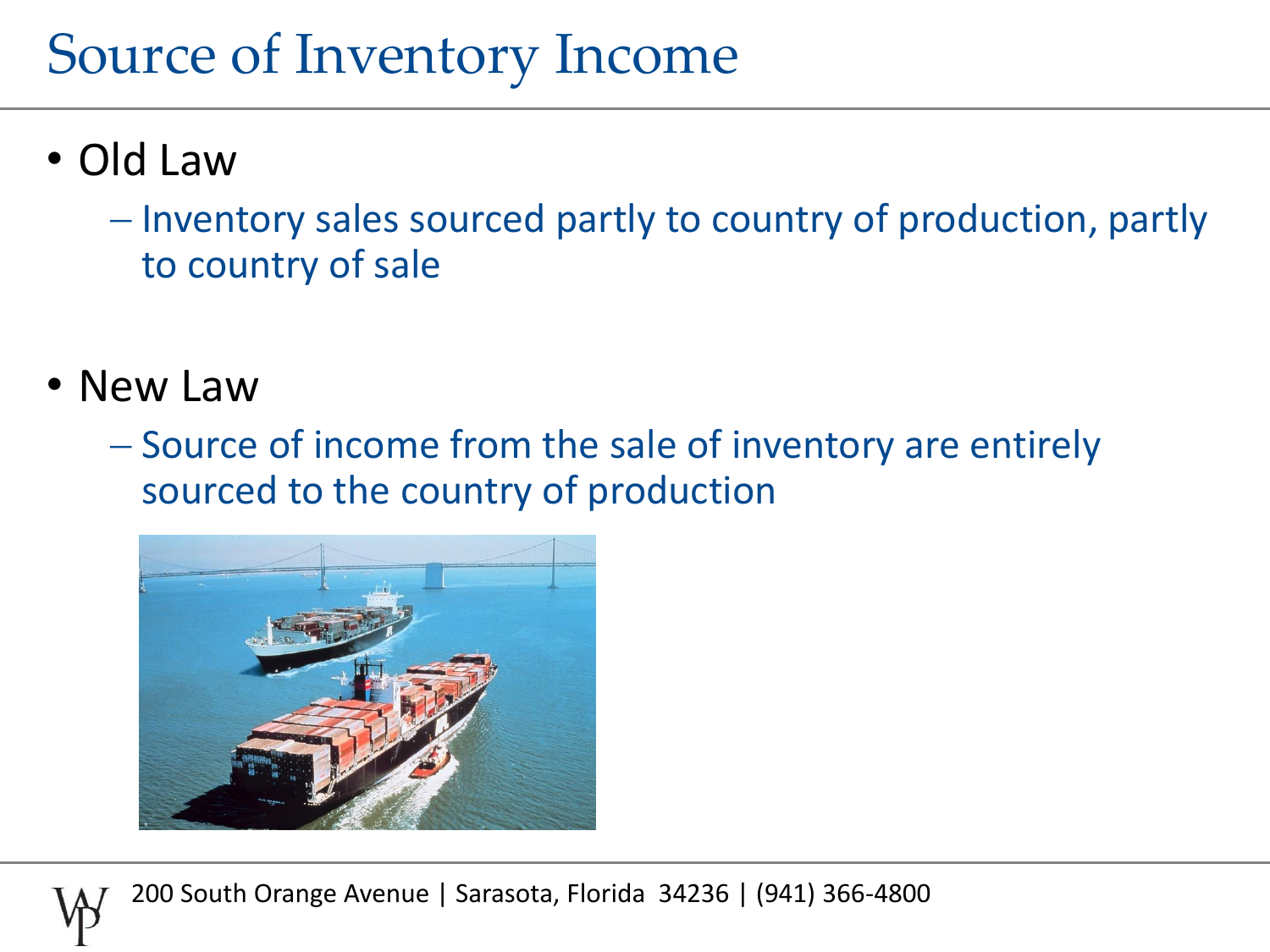#### Base Erosion Minimum Tax

- Applies to
	- Corporations, other than RICs, REITs, and S corporations
	- With average annual gross receipts of at least \$500,000,000 and
	- "Base Erosion Percentage" of at least 3% and at least 2% for certain banks and securities dealers
- Base Erosion and Anti-Abuse Tax Or "BEAT"





200 South Orange Avenue | Sarasota, Florida 34236 | (941) 366-4800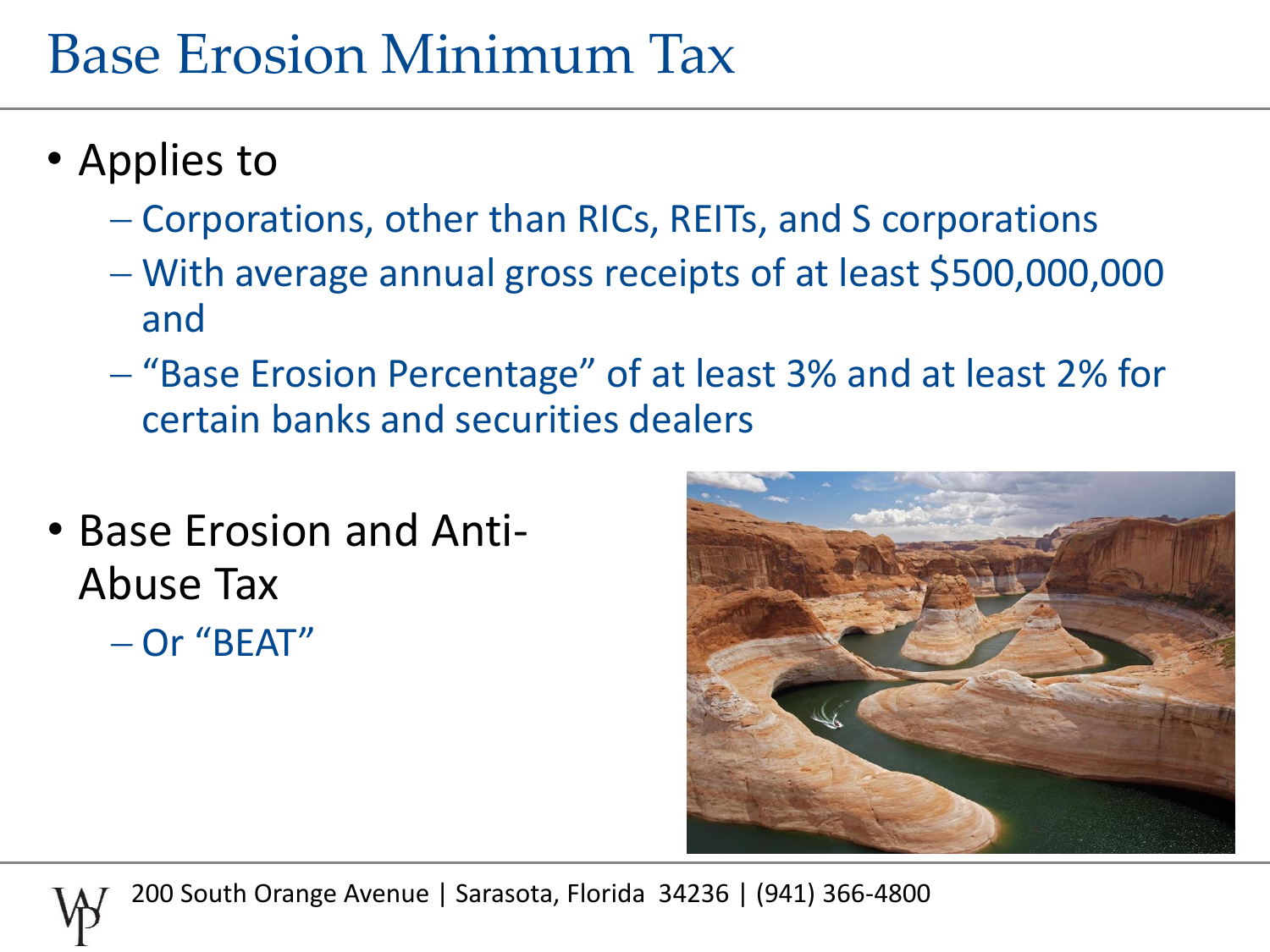## Base Erosion Minimum Tax

- The BEAT is 10% of modified taxable income
	- 5% for tax years beginning in 2018
	- Increases to 12.5% for tax years beginning after 2025
- Modified Taxable Income
	- Taxable income without regard to any base erosion tax benefit from a base erosion payment, OR
	- The "base erosion percentage" of any allowable net operating loss deduction
- Base Erosion Tax Benefit
	- Deductions generated from base erosion payments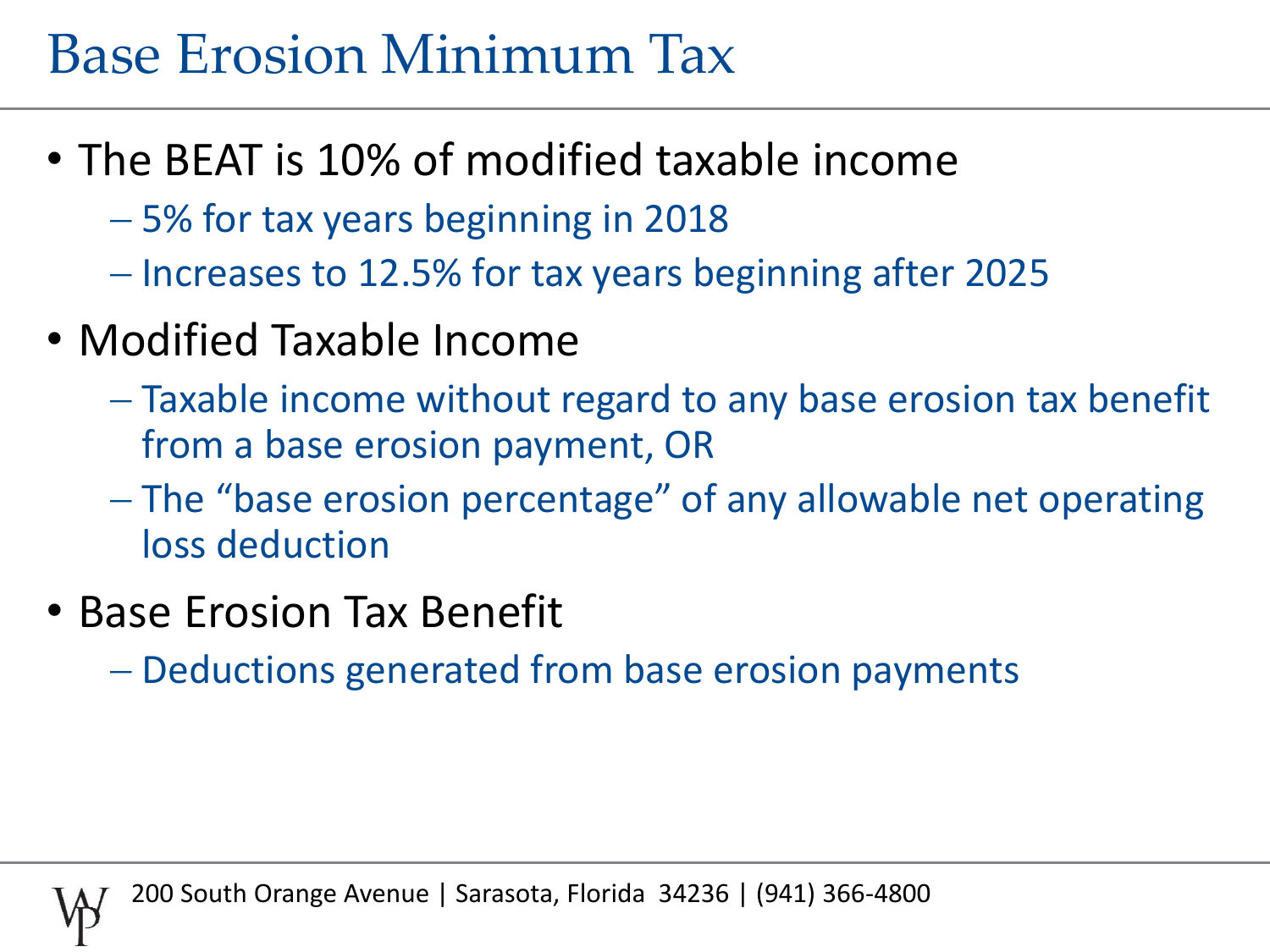## Base Erosion Minimum Tax

- Base Erosion Payment
	- Amounts paid or accrued to foreign related parties
	- Exclude payments subject to US withholding tax when made
- Base Erosion Percentage
	- The aggregate amount of Base Erosion Tax Benefits, divided by
		- $\circ$  (1) the aggregate deductions allowable to the taxpayer for the tax year, plus
		- $\circ$  (2) the base erosion tax benefits relating to reinsurance payments and cost of goods sold payment to surrogate foreign corporations.

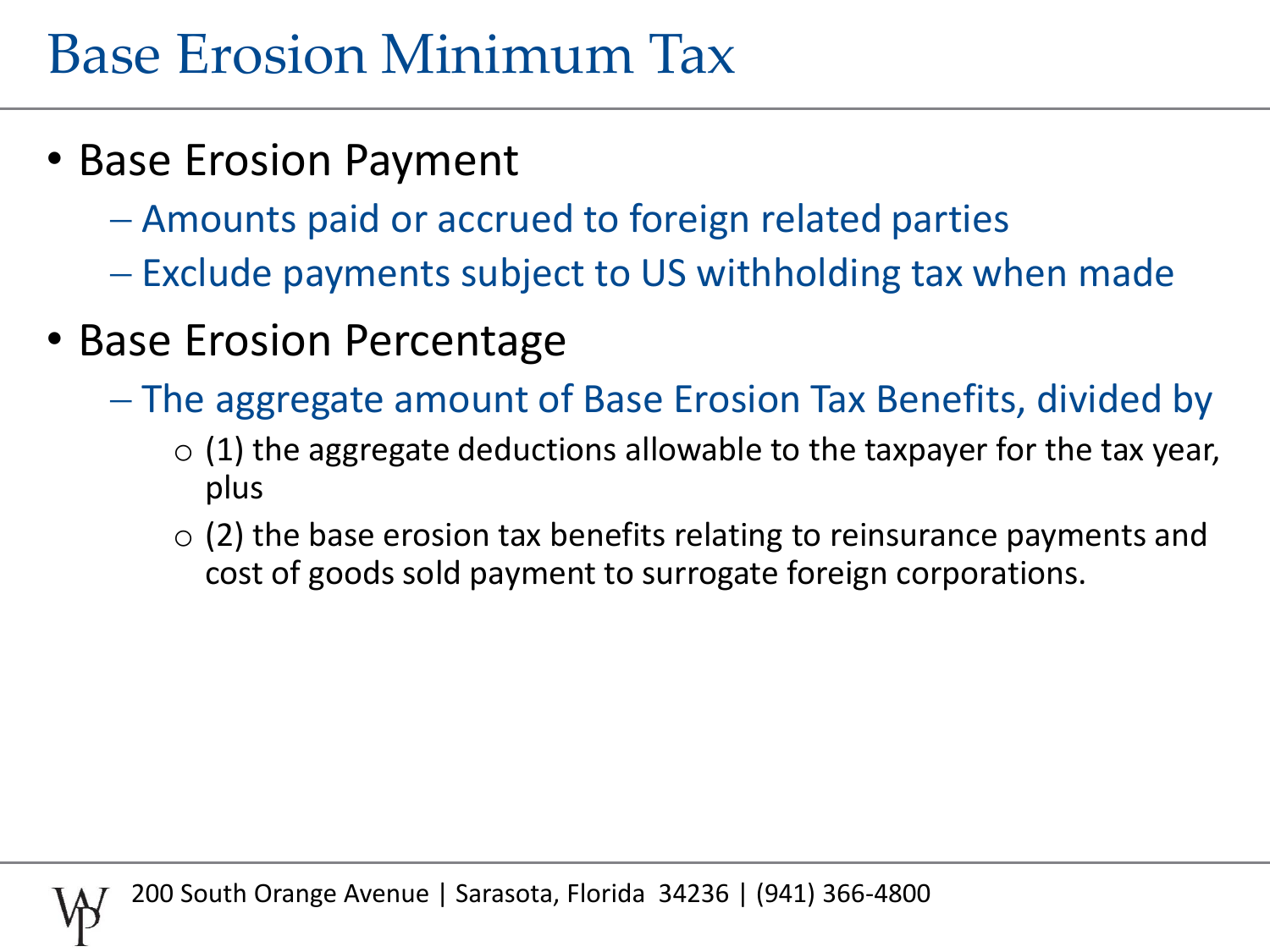### Disclaimer

This presentation, including these slides, contain general information only, and does not constitute any legal, tax, accounting, business, financial, investment, or other professional advice or services. This presentation, including these slides, are not a substitute for any such professional advice or services, and it should not be used as the basis for any business decision or action. Williams Parker will not be responsible for any loss whatsoever by any person or entity that relies upon any information contained in this presentation, including these slides.